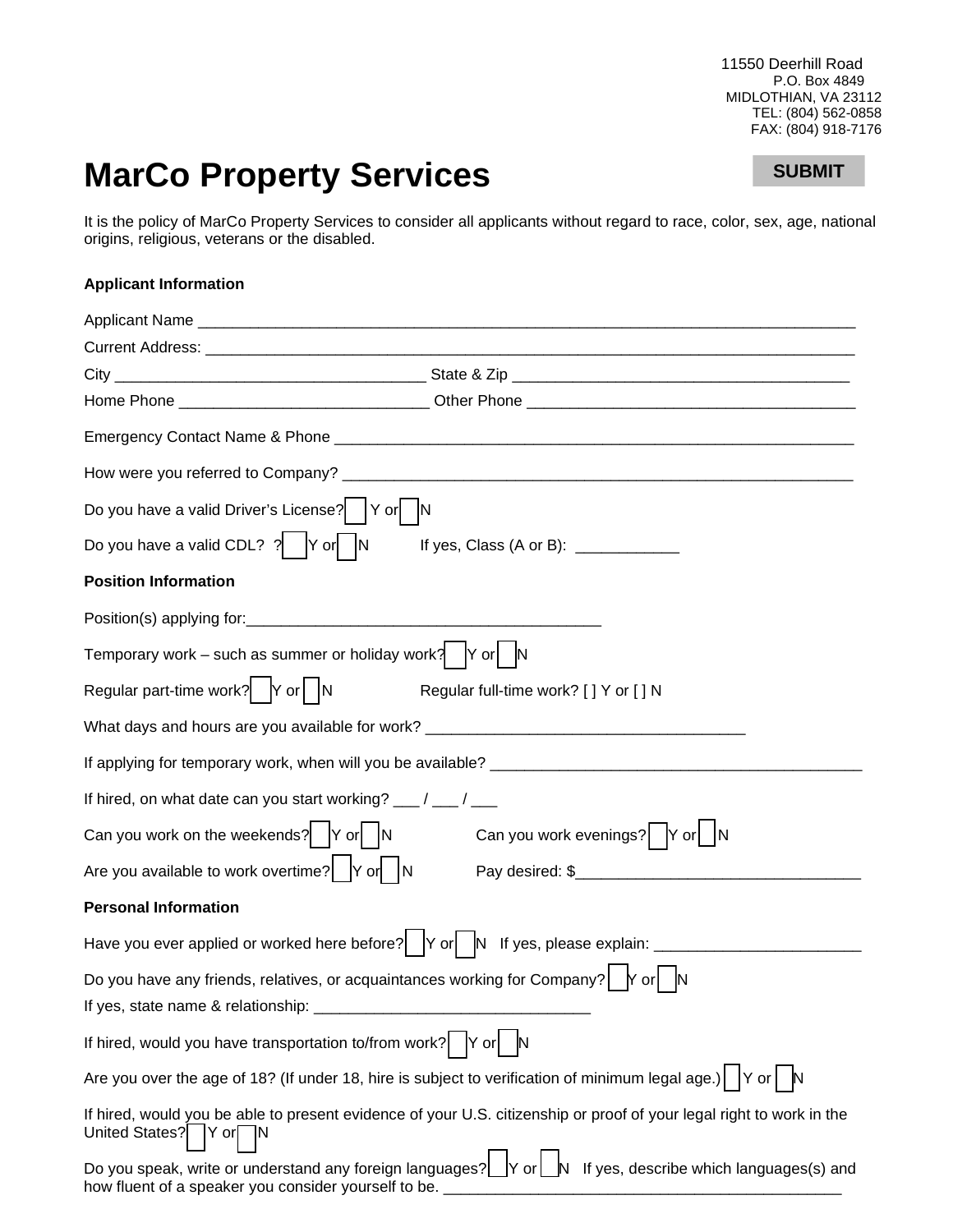|                                                                                                                                          | Do you have any other experience, training, qualifications, or skills which you feel should be brought to our<br>attention, in the case that they make you especially suited for working with us? $\begin{bmatrix} \mathsf{Y} \text{ or} \end{bmatrix} \mathsf{N}$                                                                                                                                                                                                                                                                                |
|------------------------------------------------------------------------------------------------------------------------------------------|---------------------------------------------------------------------------------------------------------------------------------------------------------------------------------------------------------------------------------------------------------------------------------------------------------------------------------------------------------------------------------------------------------------------------------------------------------------------------------------------------------------------------------------------------|
|                                                                                                                                          |                                                                                                                                                                                                                                                                                                                                                                                                                                                                                                                                                   |
|                                                                                                                                          | If hired, are you willing to submit to and pass a controlled substance test? $\Box$ Y or $\Box$                                                                                                                                                                                                                                                                                                                                                                                                                                                   |
| accommodation?   Y or   N<br>If no, describe the functions that cannot be performed<br>examination conducted by a medical professional.) | Are you able to perform the essential functions of the job for which you are applying, either with / without reasonable<br>(Note: Company complies with the ADA and considers reasonable accommodation measures that may be necessary for eligible<br>applicants/employees to perform essential functions. It is possible that a hire may be tested on skill/agility and may be subject to a medical                                                                                                                                              |
| case.                                                                                                                                    | Have you ever been convicted of a criminal offense (felony or misdemeanor)? $\vert \ \vert$ Y or $\vert \ \vert$ N<br>If yes, please describe the crime - state nature of the crime(s), when and where convicted and disposition of the<br>(Note: No applicant will be denied employment solely on the grounds of conviction of a criminal offense. The date of the offense, the nature of<br>the offense, including any significant details that affect the description of the event, and the surrounding circumstances and the relevance of the |
| offense to the position(s) applied for may, however, be considered.)                                                                     |                                                                                                                                                                                                                                                                                                                                                                                                                                                                                                                                                   |
| <b>Education, Training and Experience</b>                                                                                                |                                                                                                                                                                                                                                                                                                                                                                                                                                                                                                                                                   |
| Highest grade of school attended: ______________                                                                                         |                                                                                                                                                                                                                                                                                                                                                                                                                                                                                                                                                   |
| Did you graduate?   Y or N                                                                                                               |                                                                                                                                                                                                                                                                                                                                                                                                                                                                                                                                                   |
| <b>Vocational School</b>                                                                                                                 |                                                                                                                                                                                                                                                                                                                                                                                                                                                                                                                                                   |
|                                                                                                                                          |                                                                                                                                                                                                                                                                                                                                                                                                                                                                                                                                                   |
|                                                                                                                                          | Degree / diploma? : _______________________                                                                                                                                                                                                                                                                                                                                                                                                                                                                                                       |
| <b>Military</b>                                                                                                                          |                                                                                                                                                                                                                                                                                                                                                                                                                                                                                                                                                   |
|                                                                                                                                          |                                                                                                                                                                                                                                                                                                                                                                                                                                                                                                                                                   |
|                                                                                                                                          | Are you currently employed? $\Box Y$ or $\Box N$ If yes, may we contact your current employer? $\Box Y$ or $\Box N$<br>Below, please describe past and present employment positions, dating back five years. Please account for all                                                                                                                                                                                                                                                                                                               |
| periods of unemployment.                                                                                                                 |                                                                                                                                                                                                                                                                                                                                                                                                                                                                                                                                                   |
|                                                                                                                                          |                                                                                                                                                                                                                                                                                                                                                                                                                                                                                                                                                   |
|                                                                                                                                          |                                                                                                                                                                                                                                                                                                                                                                                                                                                                                                                                                   |
|                                                                                                                                          |                                                                                                                                                                                                                                                                                                                                                                                                                                                                                                                                                   |
|                                                                                                                                          |                                                                                                                                                                                                                                                                                                                                                                                                                                                                                                                                                   |
| May we contact this employer for references? Yor N                                                                                       |                                                                                                                                                                                                                                                                                                                                                                                                                                                                                                                                                   |
|                                                                                                                                          |                                                                                                                                                                                                                                                                                                                                                                                                                                                                                                                                                   |
|                                                                                                                                          |                                                                                                                                                                                                                                                                                                                                                                                                                                                                                                                                                   |
|                                                                                                                                          |                                                                                                                                                                                                                                                                                                                                                                                                                                                                                                                                                   |
|                                                                                                                                          |                                                                                                                                                                                                                                                                                                                                                                                                                                                                                                                                                   |
| May we contact this employer for references? $\Box Y$ or $\Box N$                                                                        |                                                                                                                                                                                                                                                                                                                                                                                                                                                                                                                                                   |
|                                                                                                                                          |                                                                                                                                                                                                                                                                                                                                                                                                                                                                                                                                                   |
|                                                                                                                                          |                                                                                                                                                                                                                                                                                                                                                                                                                                                                                                                                                   |
|                                                                                                                                          |                                                                                                                                                                                                                                                                                                                                                                                                                                                                                                                                                   |
|                                                                                                                                          |                                                                                                                                                                                                                                                                                                                                                                                                                                                                                                                                                   |
| May we contact this employer for references? $\Box Y$ or $\Box N$                                                                        |                                                                                                                                                                                                                                                                                                                                                                                                                                                                                                                                                   |